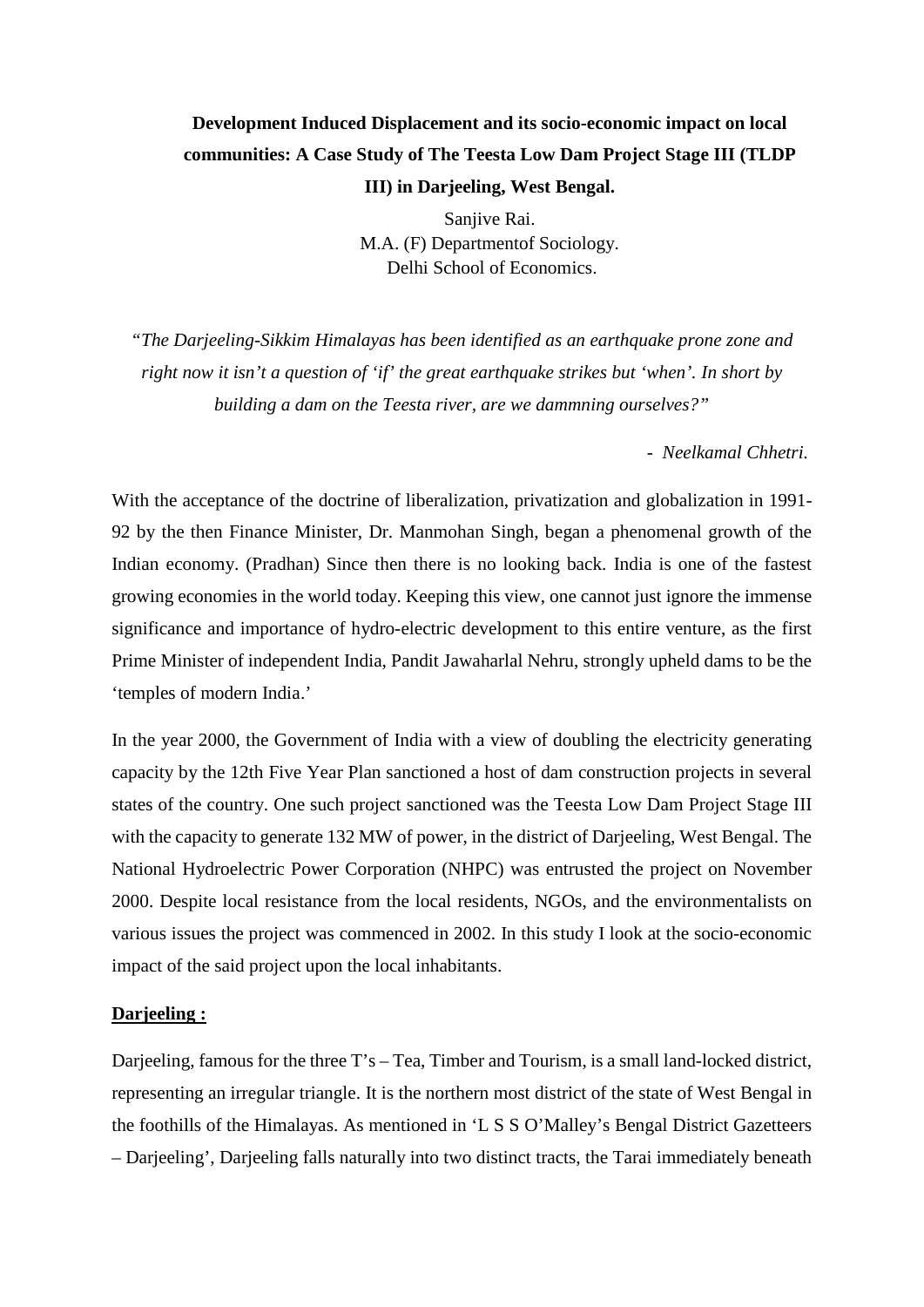the Hills and the ridges and deep valleys of the lower Himalayas. Though with a small area of 3149 sq. kms., it ranges in altitude from 300 to 12000 feet above sea-level. According to the 2011 census report, the population of Darjeeling is 1.8 million. The majority of the populace are [Gorkhas](http://en.wikipedia.org/wiki/Gurkha) of ethnic Nepali background along with indigenous ethnic groups such as the [Limbu,](http://en.wikipedia.org/wiki/Limbu) [Rai,](http://en.wikipedia.org/wiki/Rai_people) [Magars,](http://en.wikipedia.org/wiki/Magars) [Gurung,](http://en.wikipedia.org/wiki/Gurung) [Tamangs,](http://en.wikipedia.org/wiki/Tamang) [Lepchas,](http://en.wikipedia.org/wiki/Lepcha_people) [Bhutias,](http://en.wikipedia.org/wiki/Bhutia) [Sherpas](http://en.wikipedia.org/wiki/Sherpa_%28people%29) and [Newars.](http://en.wikipedia.org/wiki/Newar) Other communities that inhabit Darjeeling include the [Marwaris,](http://en.wikipedia.org/wiki/Marwaris) [Anglo-](http://en.wikipedia.org/wiki/Anglo-Indian)[Indians,](http://en.wikipedia.org/wiki/Anglo-Indian) [Chinese,](http://en.wikipedia.org/wiki/Chinese_people) [Biharis,](http://en.wikipedia.org/wiki/Bihari_people) [Tibetans](http://en.wikipedia.org/wiki/Tibetan_people) and [Bengali.](http://en.wikipedia.org/wiki/Bengali_people) The most commonly spoken languages are [Nepali,](http://en.wikipedia.org/wiki/Nepali_language) [Hindi,](http://en.wikipedia.org/wiki/Hindi_language) [Bengali](http://en.wikipedia.org/wiki/Bengali_language) and English. The entire region is administered by the Gorkha Territorial Administration, a semi-autonomous body under the state of West Bengal. With the world heritage sites like the Darjeeling Himalayan Railway (toy train), wildlife sanctuaries, and snow covered mountain ranges with a pleasant weather, Darjeeling is probably one of the most preferred holiday destinations in India.

#### **River Teesta:**

River Teesta or Tista originates from Tso Lhamo in North Sikkim at an elevation of 5,330 m (17,487 ft.) above sea level in the Himalaya. It is a perennial river fed by both rain and snowfed lake. The emerald-coloured river is then fed by rivulets, which arise in Thangu, Yumthang and Donkia-La ranges and flows past the town of Rangpo where it forms the border between Sikkim and West Bengal up till Teesta Bazaar. At Teesta Suspension Bridge, which joins Kalimpong with Darjeeling, the river is met by its main tributary, the Rangeet river. At this point, it changes course southwards flowing entirely into West Bengal. The river hits the plains at Sevoke, where it is spanned by the Coronation Bridge which links the Northeastern states to the rest of India. The river then courses its way to Jalpaiguri and then to Lalmonirhat district of Bangladesh, before finally merging with the mighty Brahmaputra at Fulchhori in Gaibandha. The total length of the river is 309 km (192 mi) draining an area of 12,540 km². Great changes have taken place in the course of some of the rivers in Bengal and the adjoining areas, during the period since 1500. Teesta is a part of the eastern Himalayan complex which has been declared a biodiversity hotspot by International Union for Conservation of Nature (IUCN). This whole region is endowed with rich biodiversity and is a home to numerous indigeneous species of the region.

The Teesta River originates in the Himalayas and flows through the Indian States of Sikkim and West Bengal before entering Bangladesh, where it flows into the Brahmaputra. Flowing through the length of Sikkim, the Teesta River is considered to be the lifeline of the state. The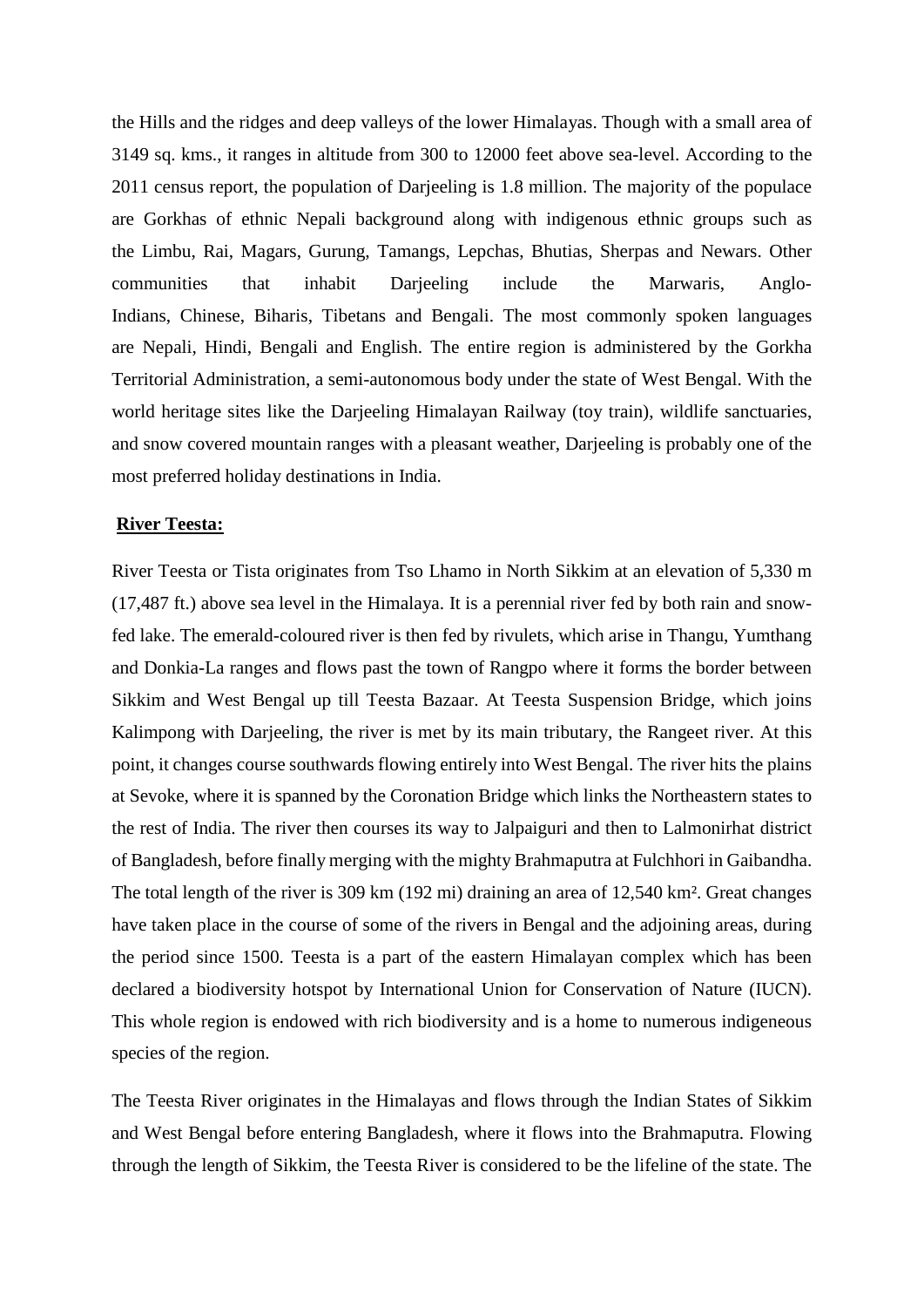Teesta valley in Sikkim is rich in biodiversity, and the river provides livelihoods for the residents along its entire length. The Teesta River has become a contested battleground between the government and the indigenous communities in Sikkim. The government of India hopes to dam the entire stretch of the river both in the state of Sikkim and West Bengal. These dams pose a threat to river communities and the rich biodiversity of the region. Studies of potential projects along the Teesta River lack the rigorous environmental and social assessments necessary and fail to properly address potential long-term cumulative impacts the dams will have.

#### **The Dam:**

The government of India plans to built a host of dams along the Teesta river, both in the state of Sikkim and West Bengal, through which the serpentine river flows, to increase its electricity generation capacity of the nation. Teesta Low Dam Project Stage III (hereafter TLDP III) was one of them that were sanctioned. The project was handed over to the NHPC by the based on the MOU signed between the NHPC and the government of West Bengal on 15/11/2000. TLDP III which was to generate 132 MW of power had a budget of 768.92 crores as per the 2002 price level. Amidst much protest and criticisms from various organisations and environmental groups, the project got all the required clearances from the concerned government department, and set on long journey of construction with a lot of natural as well as human induced hurdles on its way until it finally became completely operational with the commencement of its last Unit i.e. Unit 4, for commercial operation.

Some the issues that it had to face at the initial stage was those regarding its negligence in preparing the EIA report, without much consideration and proper study and survey of the fragile ecology of the area, as the entire zone falls under the seismic zone IV and the complete disregard of the rehabilitation process. Environmental groups such as the North-Eastern Society for the Preservation of Nature and Wildlife (NESPON), Darjeeling NGO Network and local villagers criticised the National Hydroelectric Power Corporation (NHPC) for allegedly violating the provisions of the EIA Notification of 1994 under the Environment Protection Act, 1986 by denying access to information about the project and participation of the local community in the so-called consultative process adopted by the NHPC.

NHPCs claim of TLDP being a 'low and run-of-water dam have also been questioned by many. As the International Commission on Large Dams (ICOLD) declares all dams above the height of 15 metres to be categorised as large dams, TLDP III has barrages whose heights are almost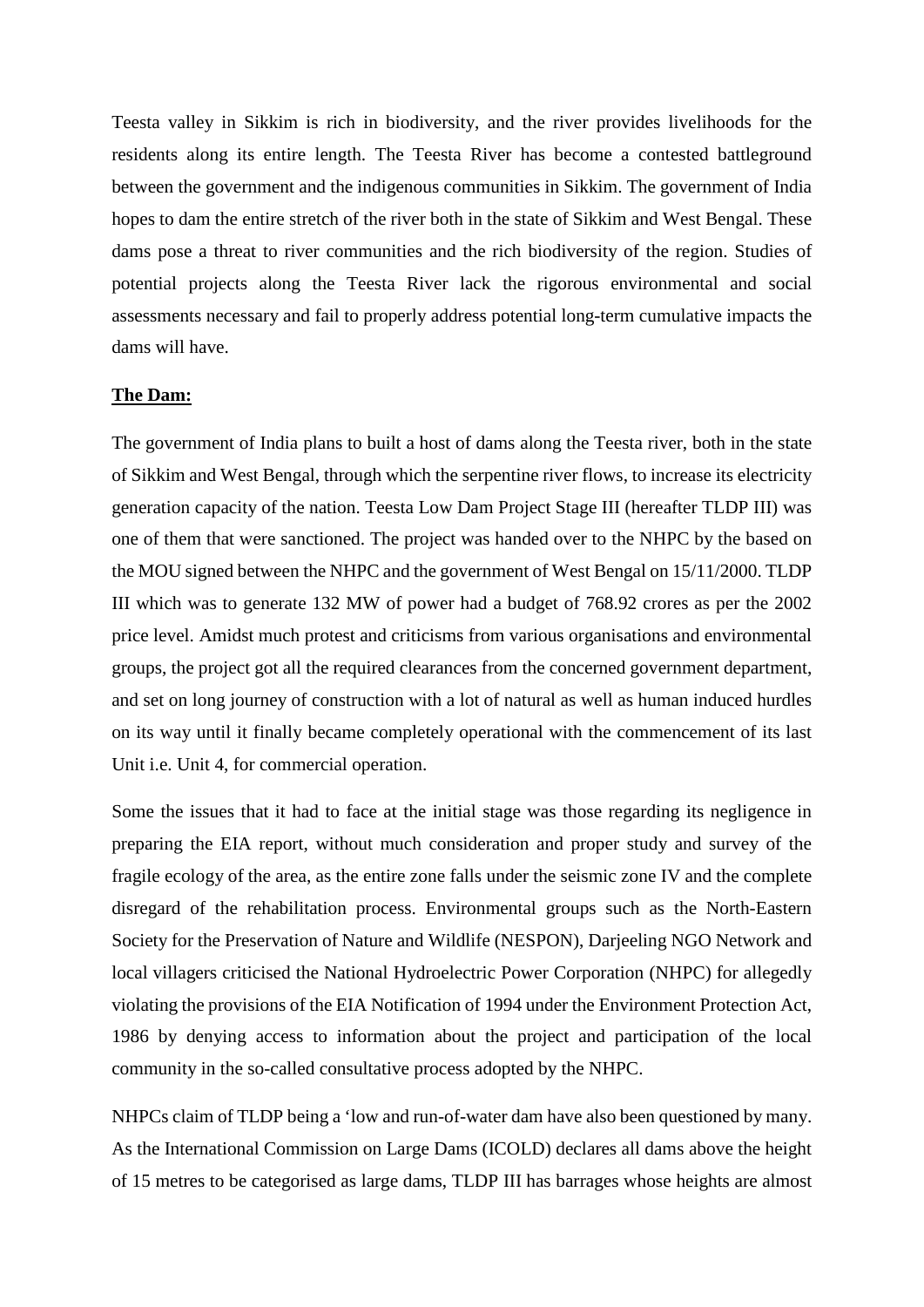double than the criteria required to be considered a large dam. The steep and fast rising of the water level, submerging almost the nearby entire forest land and threatening villages that lie along the National highway in no way considers TLDP III to be a run-of-water dam.

# **The Damned:**

It has been stated in various newspaper reports and articles that around 25000 people in the area benefits from the Teesta. (The Statesman: 2001) When the dams are constructed on it, all of them will be rendered jobless because more than 70% of the inhabitants in the area are illiterate and unskilled. The only skill they have is their hard labour which they employ in all way possible to feed themselves and their family. The residents of this area mainly survive on three major activity that sustain their livelihood – rafting, quarrying and running small eateries along the National Highway 31A. The first two – rafting and quarrying – have been completely closed down following the commissioning of the TLDP III from December, 2012 whereas the eateries are on the verge of being closed down because of the shifting of the local inhabitants due to the rise in the water level. Though there are other sources of their livelihood such as cattle rearing, collection and selling of firewoods, labouring at construction sites at different locations but these are rather not enough to sustain a family of 5-6 members and are also not a constant source of earning, thus infringing and threatening an individual's very fundamental right to live.

## **(1) Rafting and The Rafters:**

Darjeeling – the 'queen of the Hills'- is one of the popular tourist destination from the British Raj itself due to its favourable climatic conditions and being well adapted for the purpose of a sanatorium. Tourism is one of the biggest industries in the Hills and thus creates a lot of job opportunity and wealth. Unfortunately in this age of globalisation and intense competition, tourism in the Hills cannot survive on the reputation of its climate alone. Tourists, both international and domestic, have nowadays more money to spend, are better informed about a wide range of travel options and look far beyond climate for their choice of a tourist destination, thus demanding a better value for their money.

Darjeeling with its varied topography of beautiful mountain and rugged rivers has been a preferred destination of adventure tourist and eco-tourism. Tourists come to Darjeeling for trekking, hiking, whitewater rafting, kayaking, paragliding, rock climbing, fishing and mountain biking. To cater to this new adventure tourism, the Darjeeling Gorkha Hill Council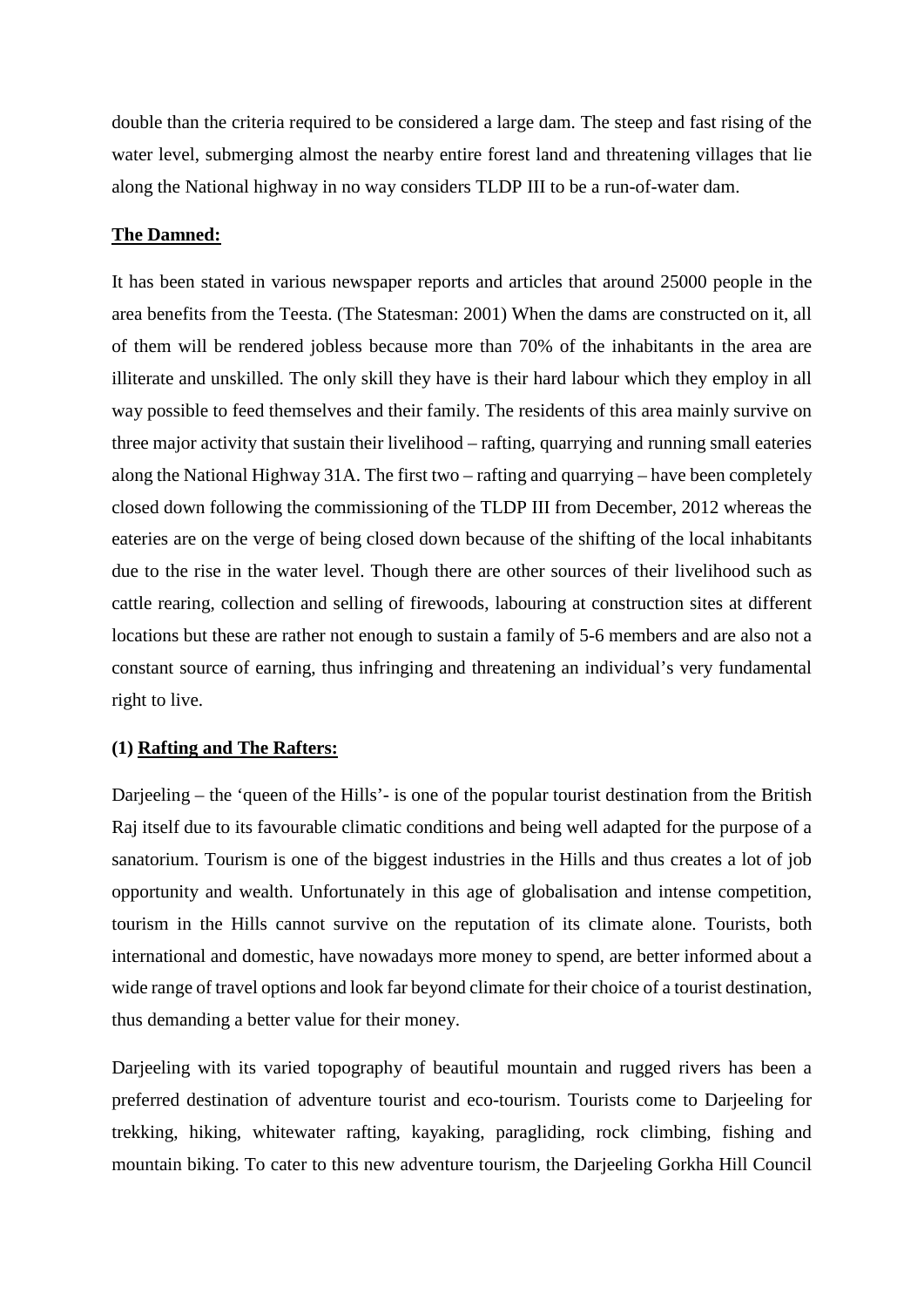(DGHC) – the autonomous body formed after the signing of the agreement with the Government of West Bengal ending a two years of violent agitation for the separate state of Gorkhaland and which looks after the administration of the district under the strict vigilance of the state government – in 1991, introduced this facilities along with river rafting on the fastflowing river Teesta. This – the whitewater rafting in Teesta - had gained remarkable popularity amongst tourist visiting the Hills. It had created new job, new business and a boost to the local economy.

In 2009, a body legally registered was formed by the local rafter owners called the 'Teesta Rangeet River Rafting Owner's Association.' (Rangeet is a tributary of Teesta which meets at a place called the Triveni, a picturesque location for picnic spot and a perfect home for a wide variety of fishes such as the mahseer, the katli, the fresh-water shark and others.) A sport which started with a mere two owners and three rafts now has twenty-five owners and fifty rafts. More than three hundred families, directly or indirectly, depend on this sector for their sustenance. For some it is the only way to feed his family. Each ride charges Rs. 2500 per ride, which gets distributed among the Association, guide, helper and vehicles transporting the raft and the riders back to the starting point. There are chains of individuals who make an earning from this sector – guide, helper, transport vehicle owner/driver, camera-man, gear changing rooms, restaurant, etc. A ride covers a distance of 10-11kms along the swift and rapid, meandering Teesta. During peak season there are around 20-25 rides per day. Thus one can calculate the income it was generating and contributing to the local economy and to the tourism industry as a whole. All the guides are license holders and have gone through professional training under the National Institute of Water Sport (NIWS), Government of India.

Besides booming the local economy, it had also had a considerable contribution to some social aspects. Employment generation was a huge outcome. A significant amount of the local youth got engaged with this sport which was thrilling, adventurous and all the more income generating. One of the social evil it did away was the regular theft that had plagued the locality and the other areas in its vicinity. Use of drugs by the youth had drastically disappeared and they were more focused into physical fitness and stamina building as rowing the raft down the mighty Teesta was no child's play. A certain improvement in the standard of the living of the local residents was witnessed. Children went to better schools, family ate well and also contributed to local associations and organisations. As the NH31A runs parallel to the river for around 30 kms., there are frequent accident happening along the highway. The rafters have also formed a voluntary rescue squad to save those people trapped in jeeps, trucks and buses if they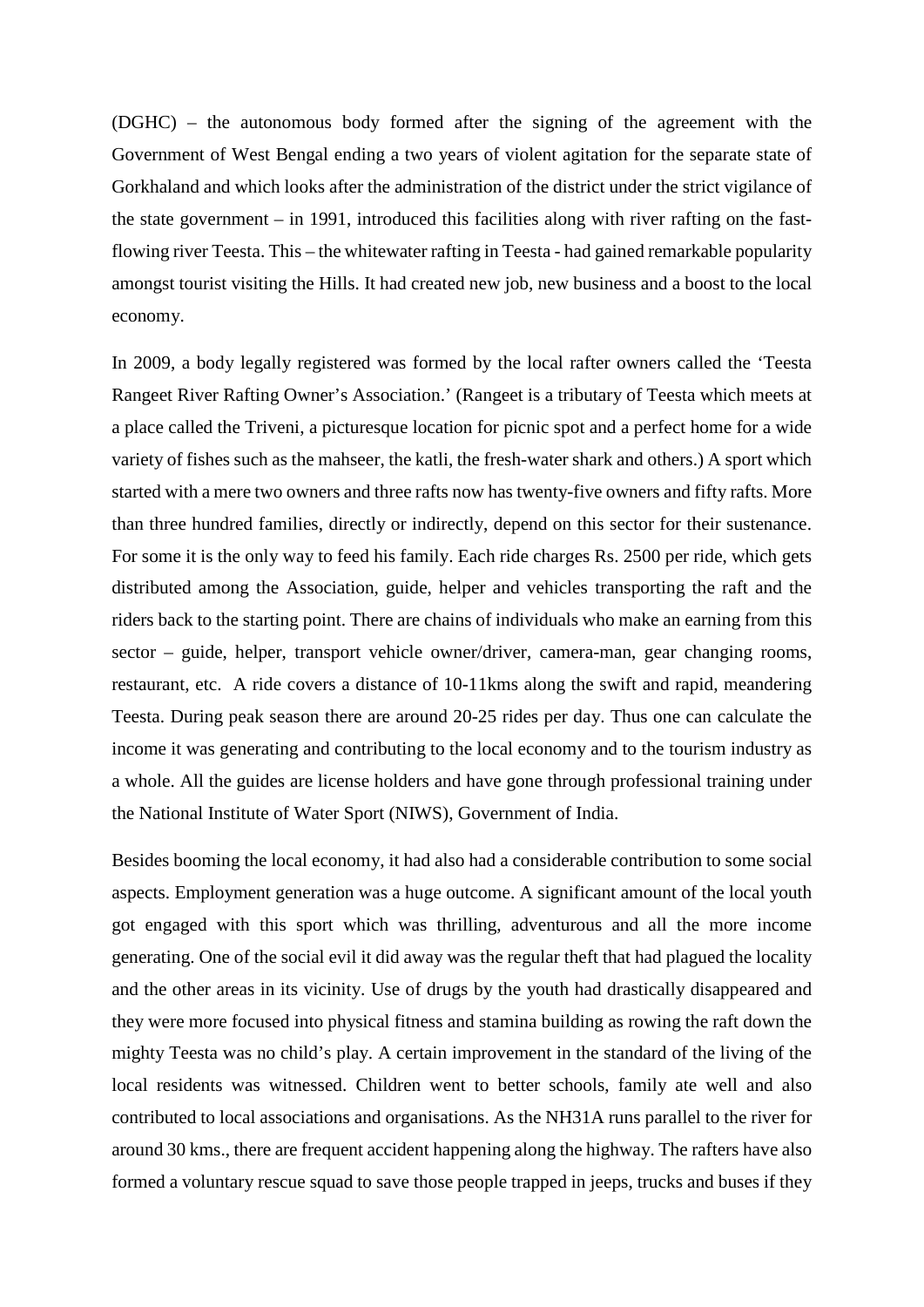fall into the river or sometimes retrieve the bodies of relatives who have drowned in the river. This act of humanity, as per a rafter was in gratitude to the Mother Nature for giving them the opportunity to earn a decent living. The entire family was happy, so was the entire locality.

It seems the accelerated drive for development by the Government agencies could not see or bear the happiness and smiles of its subjects. Development for whom and at what cost is the questioned regularly being asked and thought about by the affected inhabitants as well as the conscious people of the entire region? Yes, who does not want development? We also want development and prosperity, but not at the cost of our livelihood and ancestral lands and homes being snatched up, laments a resident. Following the commissioning of the TLDP III from December, 2012, there is the steep rise in the water level thus barring the flow of the river. There is the total absence of rapids barring the adventure and fun of river rafting, thus rendering many jobless and leading many into mental apathy. Thus there has been a considerable rise in drug intake by the youths once again in the area and many have resorted to drinking to drink up their worries and pain. It has also led some to withdraw their children from private nursery schools and send them to government schools which are indeed less costly but in a bad state, both in standard of teaching and infrastructure. Why not the Government first solve these sorry affairs or in their very own words 'develop' this sector than to threaten and uproot the already existing booming sector?

The rafters, though most of them school dropouts, very well knew about the consequence of the said dam before its construction actually began. They had held many meetings and talk with the officials of the NHPC and also addressed their plea through the local political outfit. At such meetings, they were given assurances by the NHPC officials that there will only be a considerable rise in the water level and it would not reach the rafting sites and at no cost the rafting business would be affected. These NHPC officials were then backed by the political outfits of the area that had their own political and individual interest being vested by the dam construction. With such assurances and backing the work began without any further hindrance until December, 2012 when the dam was finally commissioned and within few days of blocking the river, there was an immense rise in the water-level submerging a vast area of forest and agricultural land along the shores of the river. More than 8 to 10 kilometres of land up shore have been completely flooded and submerged under water affecting not only the rafting business but threatening the lives and household of the resident living along the entire shore of the river. The mighty flowing river within a month turned into an artificial lake. Rafting now became impossible and completely defunct.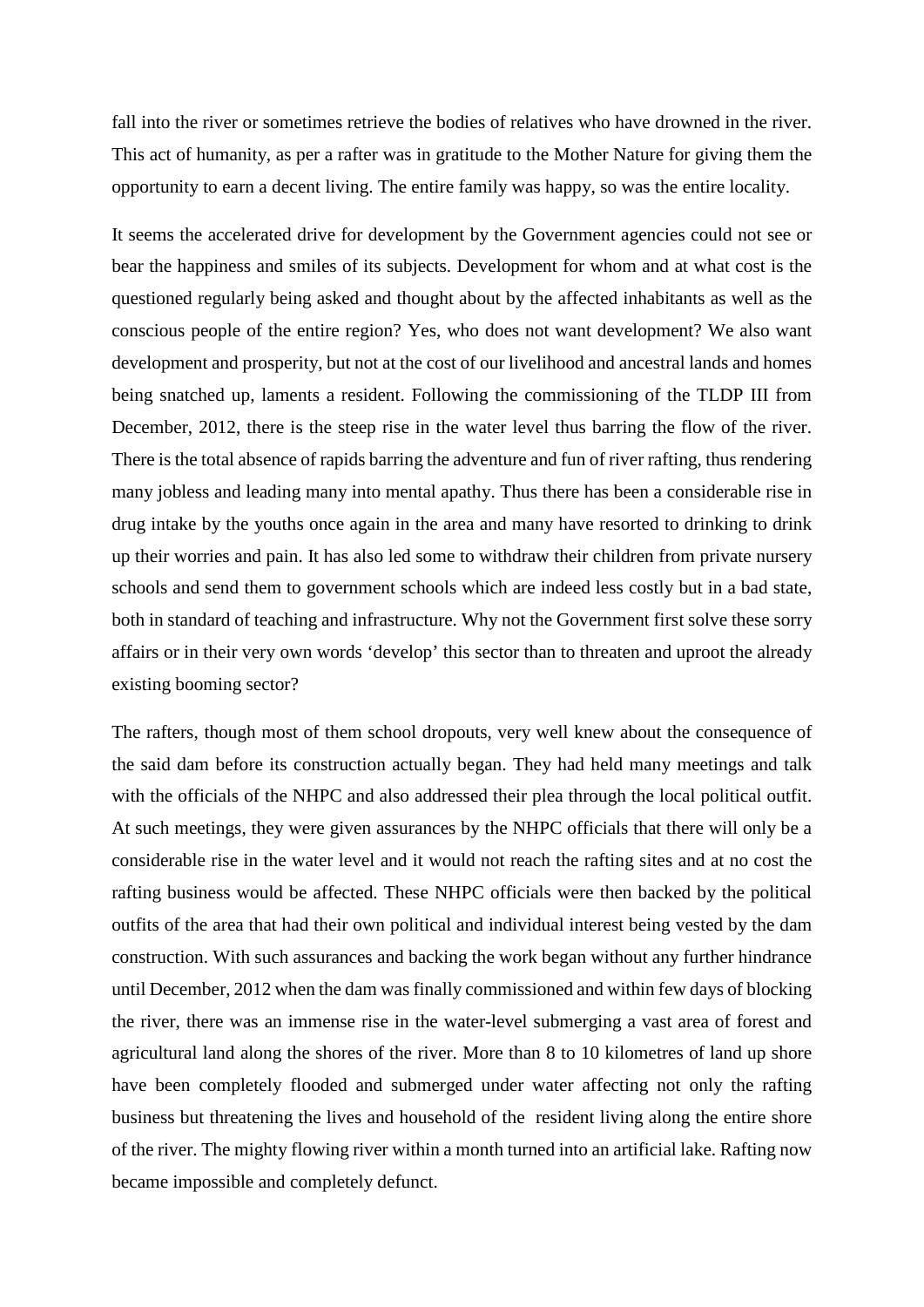As compensation the NHPC have promised to provide with some motor boats to ride it in now stagnant Teesta. Some? How many and who all will get it and when? No one knows this. If they were to ever get these motor boats, will it able to feed the affected three hundred families and also cater to their other needs? Is that what is called a compensation? The rafting association had also come up with the idea and suggested the NHPC officials to form a rescue body of 20-25 members with a substantial pay to save people and retrieve dead bodies as accident are a frequent occurrence along this coarse and bumpy highway, but to no avail as it was a straight no-no from the authorities. No one knows why? Rough calculation proves that it would not even require one percent of the revenue the dam would generate to pay them once it becomes fully operational.

So the question that loom large among the victims and all those concerned are: What now? How are the three hundred families who were dependent on rafting for their livelihood going to make their ends meet? What about the future of their children, their education and their upbringing? What about those who have lost all hopes and resorted to drinking and drug use? What about the money the sector was generating and the contribution it made to the entire tourism industry of Darjeeling? What sort of development is this? At what and who's cost? Who is going to bear the responsibility and pay for it? What alternatives do you have for these rafters who are both, illiterate and unskilled whose only possession is their labor and their hard work.

# **(2) Quarrying:**

Another booming sector of this region is quarrying. Similar to rafting here too a whole chain of individuals, from labourers to suppliers, truck owners to drivers, contractors to a whole bunch of construction agencies are related and depend on it, one way or the other. As Mr. Neelkamal Chhetri states in a newspaper article (2001), the stone and sand quarries that lie along the banks of the River Teesta to be a multi crore rupee sector, generating benefits for all aspects of the Hill economy, starting from the West Bengal Forest Development Corporation which levies rents, to the local residents who are employed as labourers; from the local truck owners to the hamlets that lie along the river Teesta. The construction industry in the area has also benefited which gets its supplies of sand and stones at cost-effective price.

There are a total of five quarry sites at the vicinity of the TLDP III namely Peshok Jhora, Ravi Jhora, Geil Khola, 29<sup>th</sup> Mile and Suntalay Jhora which has completely being closed down as the dam down-stream became operational (Jhora is Nepali term for a small, but fast flowing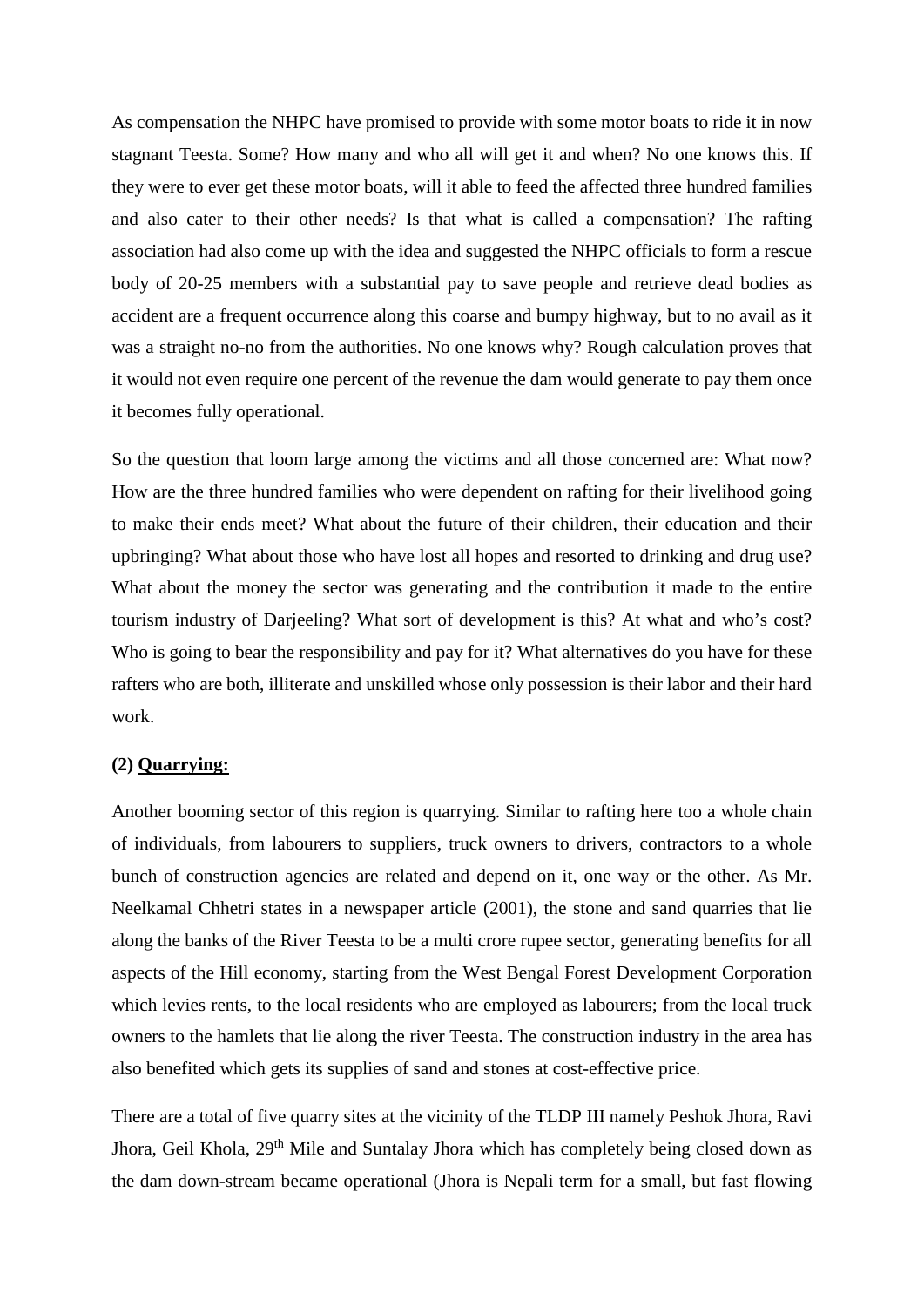natural stream). These Jhoras carry along with them boulders and rocks which get accumulated where the Jhoras meet river Teesta. These boulders are then picked up, dried and then beaten into pebbles of different sizes as per the demand, by the local inhabitants who work as labourers at these sites, majority of them being women folks. As per the report of one of the resident who runs a privately owned quarry office in the nearby Kalimpong, a total of seven to eight hundred locals work as labourers at this quarry sites and including all, there are about twelve to fifteen hundred individuals benefitting from this sector. As per him, a labour working on the site, both men and women earns a regular daily wage of Rs. 300 per day. The construction work of the entire region depended on this quarry for cost-effective supply of sand and stone. There was a regular supply of these sands and stones to the neighbouring state of Sikkim.

With the commissioning of the dam, the entire stretch of the shore where this Jhoras met the Teesta and where boulders get accumulated is totally submerged under water. It has now become impossible to extract sand from the river bed due to extreme increase in water level. The water level has risen to such heights in such a short period of time that it has become evident that in a few years like the quarry, the entire village that lies along the shore of the river will get washed away or completely submerged under water. The irony is that the NHPC has, in a straight way, rejected to compensate the victims of this menace. Though the victims had approached the officials but to no avail. The officials were not even ready to hear the plea and the grievances of these poor, innocent and desperate labourers. Moreover these innocent souls were petrified to go and demand their compensation from the NHPC officials, as one of them laments, *'who are we to go and demand? We do not have any influential individual or political outfit that can voice our concern and get us to talk with the officials. They are out of reach for us.'* 

The only feedback they have received as compensation was to relocate and resettle the affected families at the colonies at Mungpoo which the NHPC had build to relocate people whose households are or will be submerged by the fast rising water level of Teesta. Mungpoo is some 15kms. from the river and the highway where there is no work or any scope to run a business and to make two ends meet. The NHPC just wants to relocate and resettle them but are not ready to provide any job, not even to a single member of the household. What do they think of these victims, resettle and then die out of hunger and starvation? Who is going to feed them and take care of their other needs?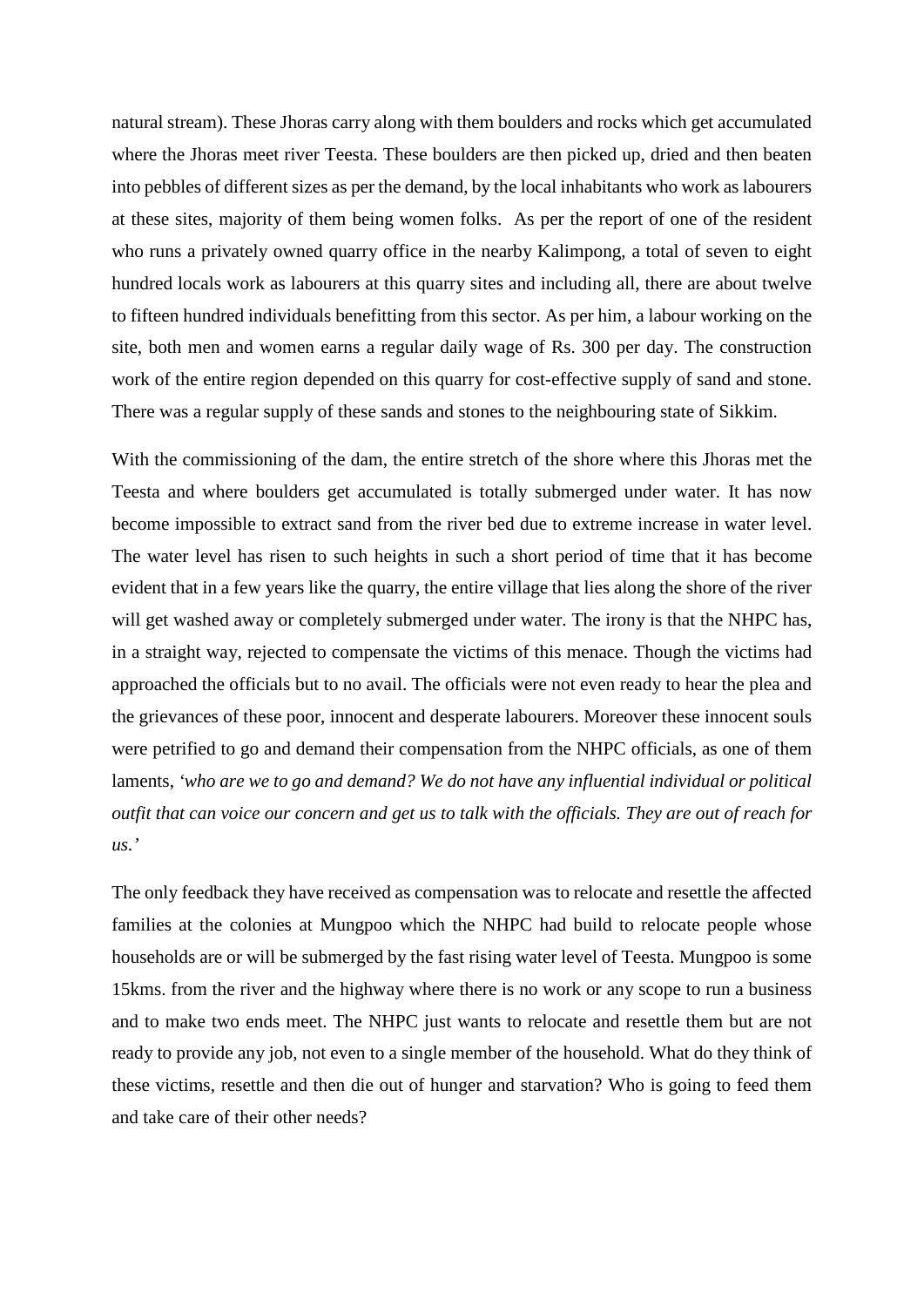*Robin Pradhan, a 29 years old quarry labourer, in anguish recollects the days he worked in the quarry just below his tiny little hut where both he and his wife, Sudha, worked from morning till late evening, sweating in the days heat and humid weather, for a small amount which they get paid at the week's end. The income though little, was enough for Robin and his wife to feed their family of four and give their children a proper upbringing. Six years old, Ravi went to a nearby primary school whereas two and a half years old Shristy, was home all day. It was easier for the couple to keep an eye on their daughter while labouring due to the closeness of their hut from the quarry site, just few metres walk.* 

*Robin wants his son to be a government employee so that they could all have a secure and comfort life. Here lies another irony, the government which is so determined to uproot Robin and his family from their houses and snatch their only source of living thereby jeopardizing his very dreams for his children, wants his son to work for the government. Such innocents are these poor souls. With certain remorse, he mentions those days in the quarry to be the days of joy and toil.*

*As of now after the quarries are all submerged under water and defunct, like many affected victims, Robin and Sudha are both working on the construction sites of protection walls. (Protection walls are walls being build up by the NHPC along the shore of the river, fearing the land might just get washed away by the rising water). What after the construction of this protection walls are over? Has the NHPC thought of any alternatives for these poor victims? What is to become of them? Robin feels that he will have no option left but to travel to far off locations to labour on different construction sites with less pay and different working conditions. This, he fears, will have ill effects on his family and his familial as well social life. What about Sudha? Will she has stop working and look after her children and the household? Will the income of a single person be able to sustain their family? More than themselves, they are worried about their children and their future.*

This was a sad and a deplorable account of one of the many affected victims. Does anyone care for these innocent victims who have completely no say in determining their future? Whose responsibility it is to hear and redress their pains and pleas? Is it the state government, the centre, the NHPC, the local political outfit, the NGOs or no one? Do these people deserve an answer or a solution to all their queries and worries? These are some of the issues that the concerned authority needs to focus upon and redress at the earliest before the very existence of these poor victims are subjected to jeopardy.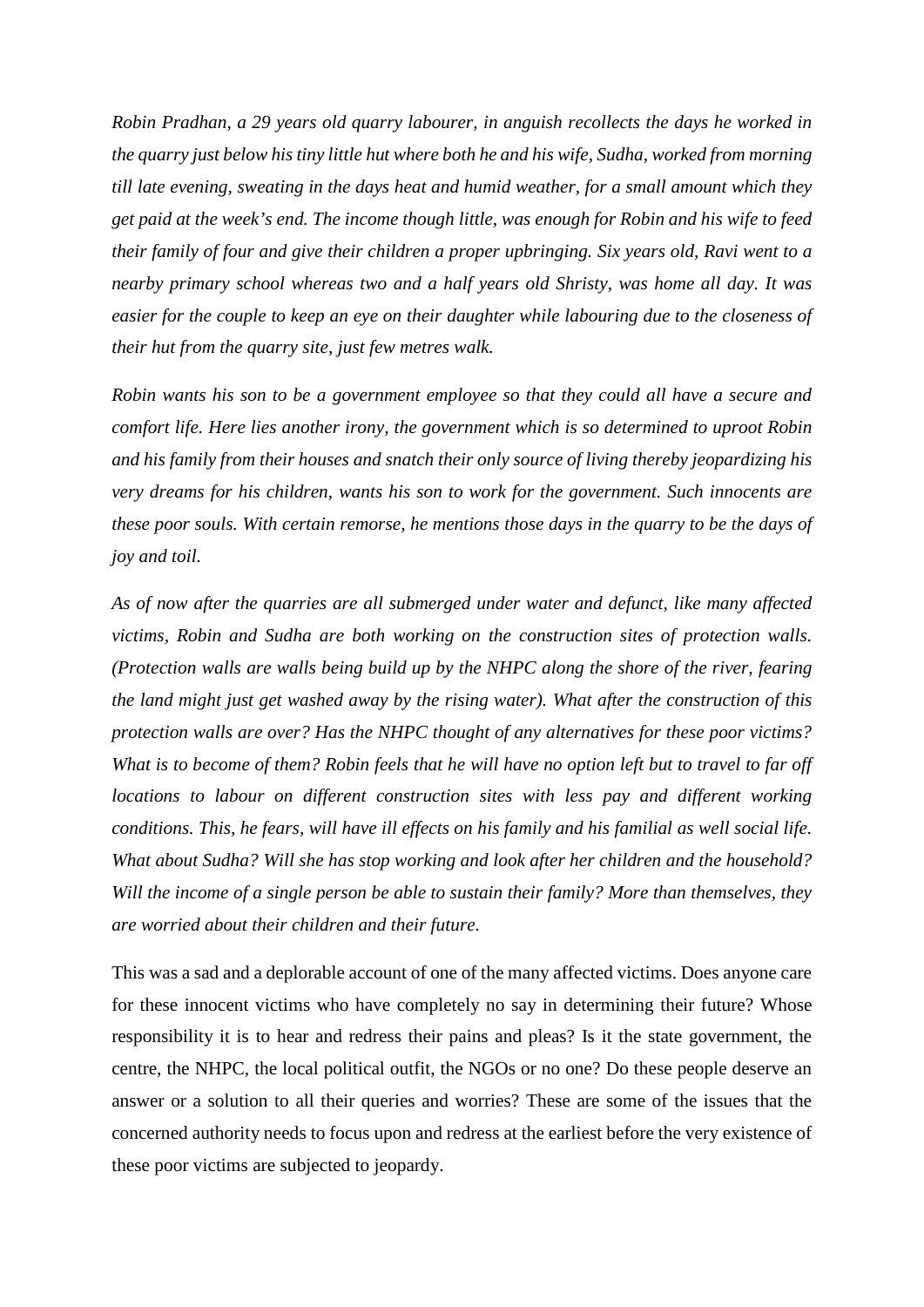#### **(3) Local Eateries:**

This is another important sector where almost 60 -70% of the entire stretch along the shore of the Teesta, where I conducted my fieldwork, (Teesta Baazar, Geil Khola and 29<sup>th</sup> Mile) depends upon as the only source of income generation. Due to the suitable geographical locations of this hamlets along the National Highway 31A which connects Sikkim to West Bengal, Kalimpong and runs straight to Siliguri - the gateway to the entire north-eastern states - the number and the business of the local eateries in this area have been increased phenomenally. These eateries serve a wide range – from mineral waters to tea, coffee, rice, rotis, momos, thukpas and a variety of both vegetarian and non-vegetarian curries. After a harassing drive for more than an hour along the sharp bending turns and bumpy roads these sites have become a must stopover for almost all the drivers as well as the passengers in the vehicle. All of these eatery owners earn a satisfactory amount of money to sustain their lives, for children's education and save a little for future emergencies.

The spread of the very news that a dam would be constructed on Teesta in close vicinity to their village spread like a wild fire among the villagers and had given many, countless sleepless nights. They all got united and were determined to fight the authorities and prevent the dam from being constructed but could not. Almost all blamed the local political outfit of that time as they, according to the villagers and reports, stated had negotiations with the NHPC officials. *'Those were the times of politics of terror. Whosoever raised his/her voices against the outfit was either politically victimised and in many cases either just disappeared or murdered. Once there was the negotiation between the two, then that was the end of it. No one dared raise the issue again,'* recollects a victim. The NHPC and the outfit had assured that once the construction work begins as well as when the dam becomes operational many jobs will be created, there will be electrification of many villages and it will lead to the development and prosperity of the entire region and its inhabitants.

The local communities could not avail of any of the above stated assurances. On the contrary they are forced to leave their ancestral home and businesses and re-settle in an entirely new location. It has not even been a year since the dam was commissioned and already the protection walls which has been built to hold the land from getting washed away have shown signs of cracks following two days of persistent rain in the area, thus increasing the chance of being washed away anytime in coming days, weeks or months. These happened just few days before I began my fieldwork. The solution provided by the NHPC was to avoid sleeping at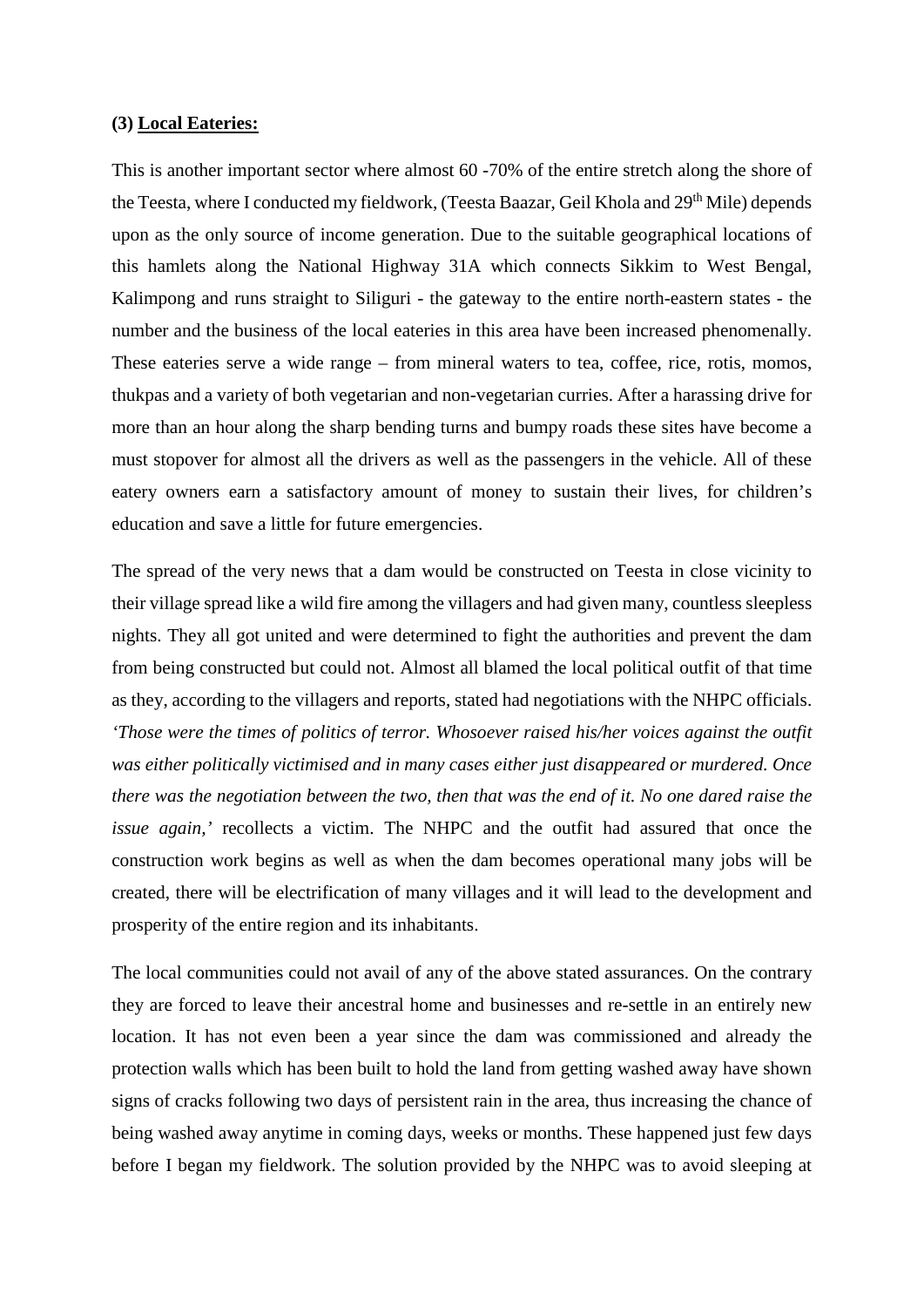affected houses during the night. All the affected households were asked to rent a room nearby, at higher altitude, far from the river. The NHPC will bear the room rent for four months till October. They can continue with running their businesses during the day but were very specifically told not to sleep at night. The thing that startled me the most was that the NHPC would bear the compensation for household articles but will not be responsible for loss of life nor will compensate for it. My immediate reaction was – what if the houses and individuals are washed away during the day? The solution was straight and simple – you can run and save yourself during the day and even if you were to fall on the river it would be easier to rescue you. To me it seemed less of the solution and more of a suicidal strategy.

The NHPC authorities and the local residents all are aware that the entire region – especially the 29<sup>th</sup> Mile and Geil Khola and some parts of Teesta Baazar – will be under the Teesta in some years. The residents also know that they will have no option but to settle for some small compensation and leave everything behind to restart their life again in a completely different locality. This is one of the very reasons why the NHPC is keeping on dragging the tussle for compensation between its authorities and the local communities so that the inhabitants would be forced to vacate the area at meagre compensation. The next version is that, though the NHPC have already provided the option of resettling the affected households to its colonies in Mungpoo, especially built for resettlement and relocation purpose, and also compensate them with cash according to the valuation of each affected family, the inhabitants are adamant at not shifting to the new colony until jobs for them are assured by the NHPC. None of these individual has a secured job and all depend on running their local eateries for income. Meena Sherpa, an activist who has been very vocal in raising the plight of the community responds, *'how long will the money they give us last? None of us have a regular source of income except for these small eateries that our ancestors set up. What will be of us then? Who will feed us and our children? Are we then to starve and die?'*

The demand of the local inhabitants has been very clear and simple. They have unanimously told the NHPC authorities that they do not want huge amount of cash or the colonies. Their only demand is a certain patch of land along the highway and some cash so that they could reset up their businesses again. There has been no negotiation nor discussions nor any sort of assurances upon this on the part of the NHPC authorities.

Another important problem lies with the land issue. All the lands where these villages have been settled are forest land. None of the resident has any legal document which proves that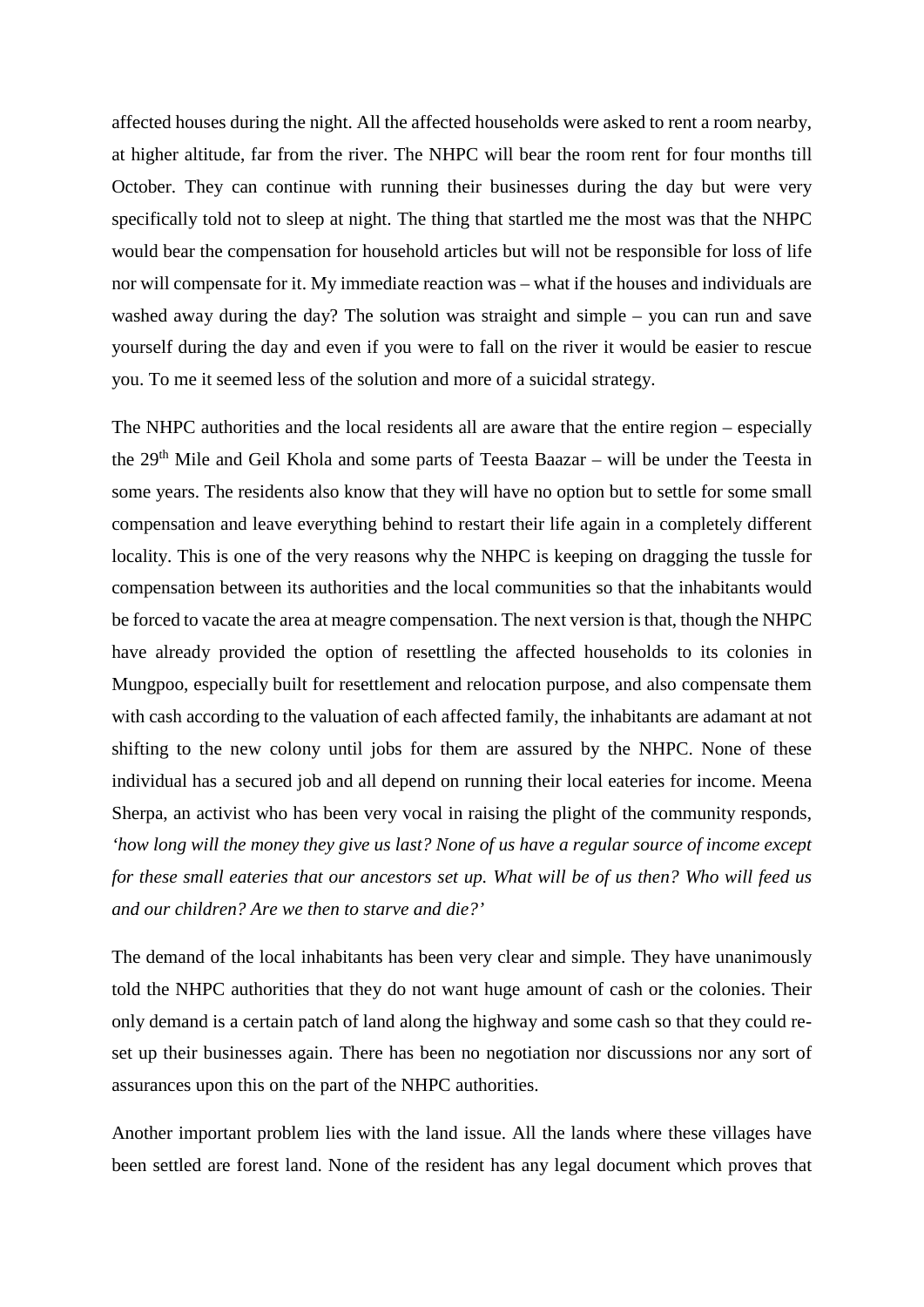they are the legal owners of the land. The residents claim that they have been living in the area for more than four to five decades and have been regularly paying their house taxes to the local Gram Panchayat Office which proves them to be the rightful claimant of the land. This seemed a bit unclear to me. All this confusion was cleared to me by a Land Reformer Officer of our area. As per the Forest Act of 1927, no one can claim a right over the forest except a grant or a contract have been made in writing by the government or some person upon whom such rights have been vested. With the decrease in the forest area over the years for various purposes the department is very clear about not seceding even a small portion of the forest land whatsoever for any purposes. About them living in the land for more than five decades which rightfully gives them the authority over it, his response, *'it has just been a fake rumour that has spread and there is no any sort of legal provision for it as such.'* So is the entire issue over for the local resident? Has their dark future being already sealed?

Thus many questions arise as one assesses the situation: what will happen to all this houses and their rightful owners when the water level further rises in the near future. What will the local inhabitants do – leave the place with no job, no income and no future at all or will the NHPC and the government will assess their plight and the situation and accede to their demand? Looking at the condition of the protection wall which was constructed incautiously and without much concern, what if someone gets washed away today, tomorrow or the day after? Who will claim the responsibility – the government, the NHPC or the resident themselves? Who will speak for these poor souls? Do the poor and the meek not also have a right to live and have a decent life? Some of these questions might be answered in the days that will come but the larger question that might always remain is – Is it right to persecute some just for the sake of development?

## **Conclusion:**

Millions of people have been displaced in India since the development work carried pace. Not even half of them have been resettled or rehabilitated. Regardless of it, neither the central government nor the state government have enacted any effective legislation to improve this situation. (Dreze, Samson, Ray: 1997) Satyajit Ray in "The Dam and the Nation ( Ray: 1997)" argues that the Government of India does not have any sort of definite national policy on issues relating to resettlement and rehabilitation and it thus becomes the sole responsibility of the relevant project authorities. A lot also depends upon the political affiliations and organizational power of the displaced persons and 'given that the displaced persons often belong to the tribal and the marginal groups, there have been few instances of successful resettlement in India and plenty of disasters.' (ibid)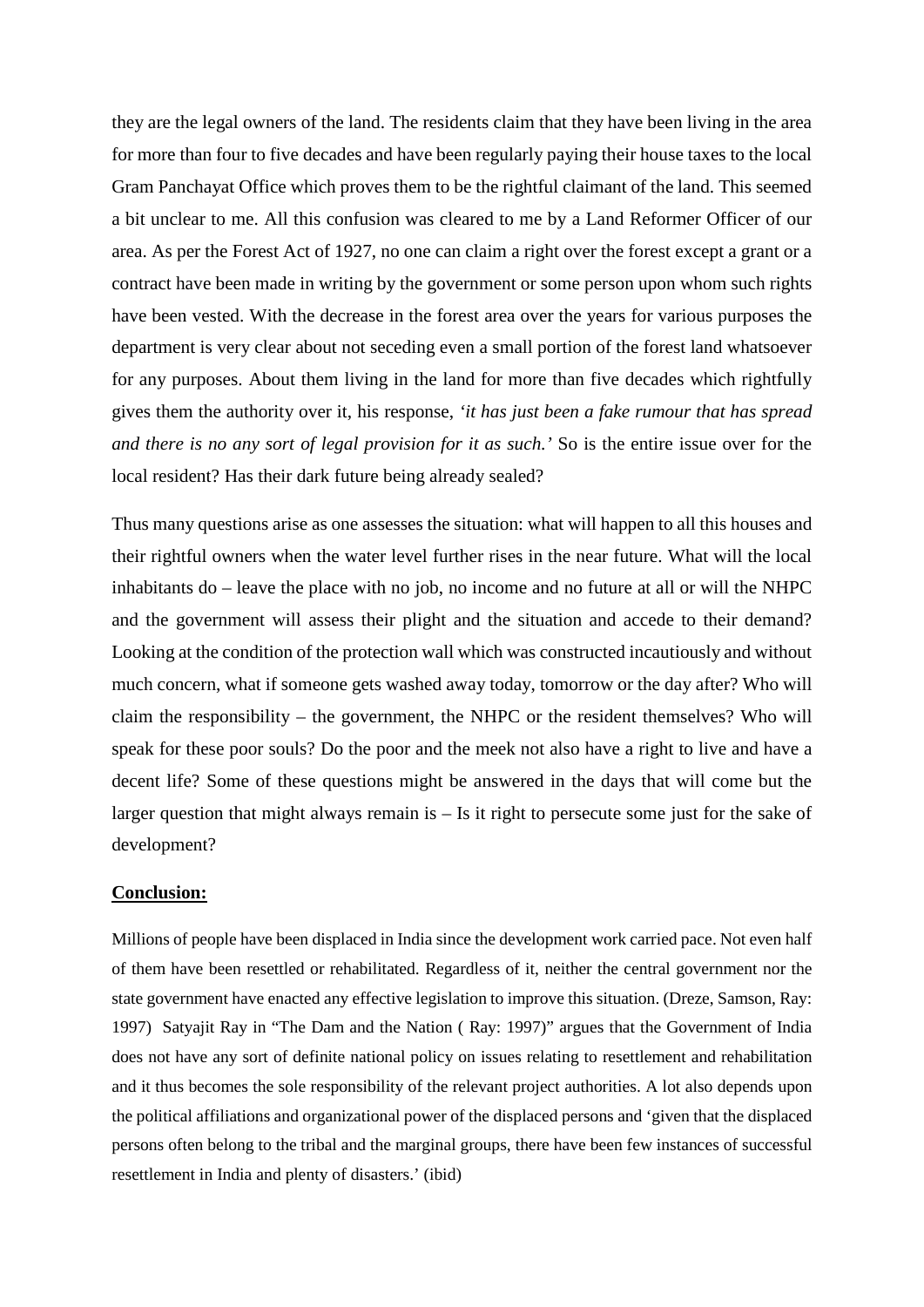Similar has been the situation in the affected areas of Teesta project. The displaced people because of their lack of political affiliation and ignorance about the human right policies neither have any assistance from the centre nor the state government. The project authorities are more into completing the project than assessing the critical issues of resettlement and rehabilitation. The most paramount matter has been the absolute silence of the government over the entire controversy. The government's silence and the handling of the whole situation by the project authorities give rise to scepticism of the government's accountability and seriousness over its citizen's rights and their well being.

Ray's further argument of government's policy of cash compensation to the persons displaced by development projects resemble or are much worse than the way things are being carried out in the affected regions of Teesta. The oustees have been promised of cash compensation by the project authorities but there lies immense scepticism about the amount and the time of the said promise, as 'cash compensation is usually much below the replacement value of land.' (Ray: 1997) Though all are hesitant to accept any sort of cash compensation, there demand is for a direct provision of land as compensation – 'the land-for-land policy' (ibid).

Land being a limited resource in India and the lack of appropriate land reforms, they are apprehensive of the time when they will have no other option but to accept whatever they will be given – inadequate and little. As S. Parasuraman argues, people are normally shifted to the resettlement sites at the last minute. There emerges a situation wherein people have no other alternative but to shift irrespective of whether they have received the compensation, land and other benefits and once they shift it reduces their bargaining power. (Parasuraman: 1997) The silence and the prolonging of decision over the issue of resettlement in the TLDP III project area point to this fact.

Various social and economic inequalities inherent in the Indian society undermine the economic and the political capacities of the affected group of people and also lead to division among them. (Parasuraman: 1997) In the affected region of the Teesta, though there is much understanding and agreement among the people, it lacks a common platform to raise its voices and concerns, lacks a 'strong public action to confront the government and to protect the rights of the affected people.' (Parasuraman: 1997) Though all the affected people are worried about the situations and do come together for meetings and several other discussions and deliberations, a common platform or an organised body is absent from the entire scene. The sole reason for this being the fear of political victimisation. Local level politics is very dominant in the area and the bilateral relation and mutual understanding between the leaders and the project authorities prevents many from even venturing out for processions and other demonstrations. The authorities also employ different strategies to woo and get the influential individuals of the area into confidence especially the local level political leaders, preventing the formation of any such organization or common body. Such divisive policies has had serious social and political consequences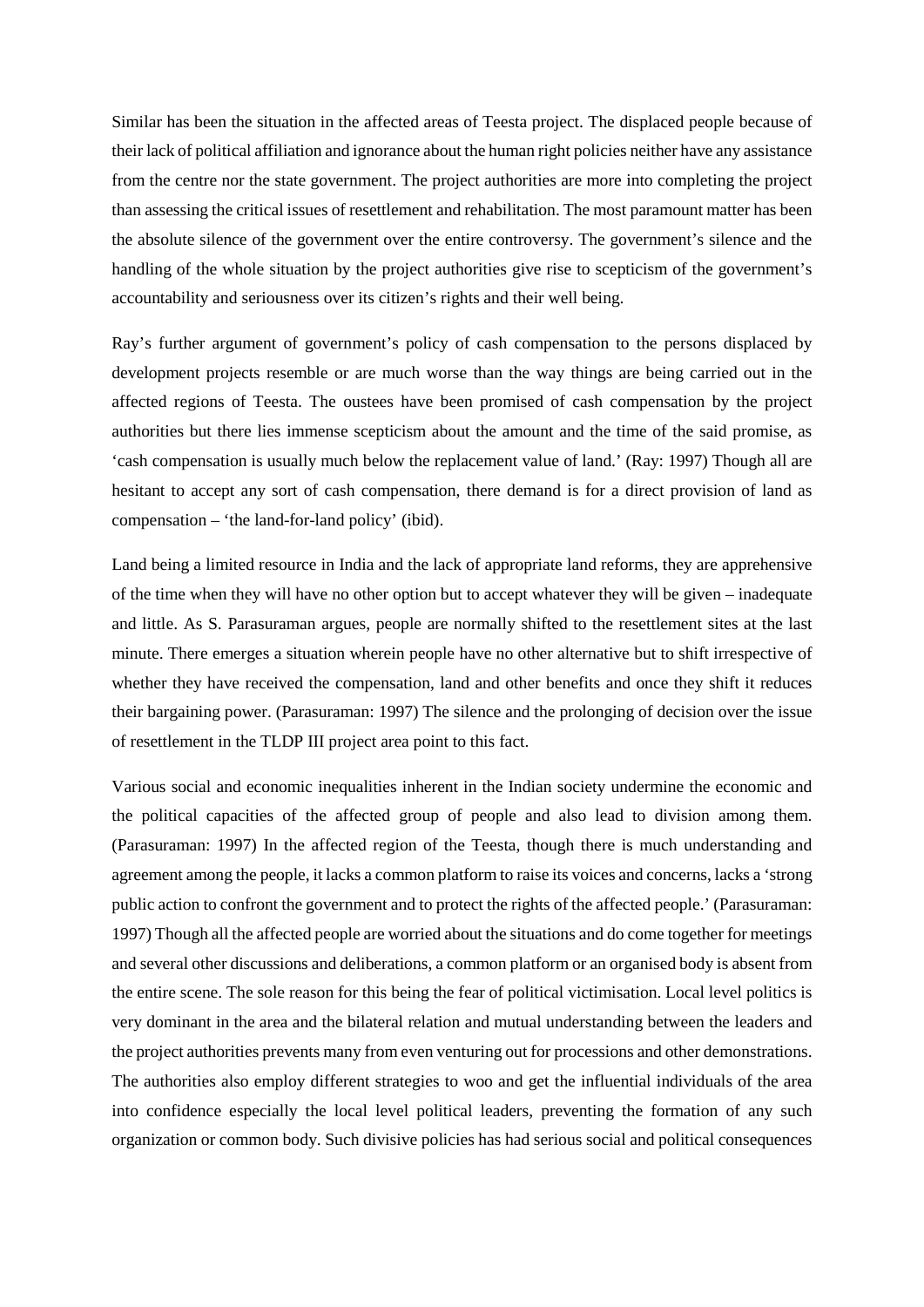on society. Any gains the displaced may hope to get depend on how strongly they are going to challenge and fight the government and other dominant groups. (ibid)

The three point solutions that Ray provides in the concluding remarks of his essay appear very apt for achieving successful resettlement for all the future projects including the TLDP III. (i) to formulate a National Policy on resettlement and rehabilitation incorporating improved compensation measures, (ii) to have a legislative reform to implement the provisions and to protect the basic constitutional and human rights of the displaced persons from the excessive powers of the state. (iii) to adopt a 'voluntary resettlement' approach i.e., to take into consideration the consent of the person being displaced in order to provide them the appropriate condition to acquire adequate and decent resettlement packages for their better sustenance. (Ray: 1997)

The above mentioned three point solution sound viable enough for the welfare and the emancipation of the poor ignorant souls who become victims of the development drive which rarely benefits them in any way. The irony is that it is they who pay the price for the sake of other. The problem of displacement and the resettlement and rehabilitation crisis in the TLDP III project site though being one of its kinds is the part of the much larger crisis faced in the whole of India. Displacement and the entire subsequent process relating to it have a dreadful impact on the physical as well as the psychological state of the affected inhabitants. This over some time will have a negative impact on their social being leading to certain disjunction and rupture inside the community.

Displacement can thus be viewed as a process with a chain of events leading to various social, political, economic, psychological and environmental imbalances and conflict. To counter or to prevent such a crisis it becomes the responsibility of all the stakeholders, including the displaced persons, to take stock of situation, discuss, analyse, debate and come forward with reforms and policies so that along with development the rights and dignity of the people are upheld and safeguarded.

#### **References:**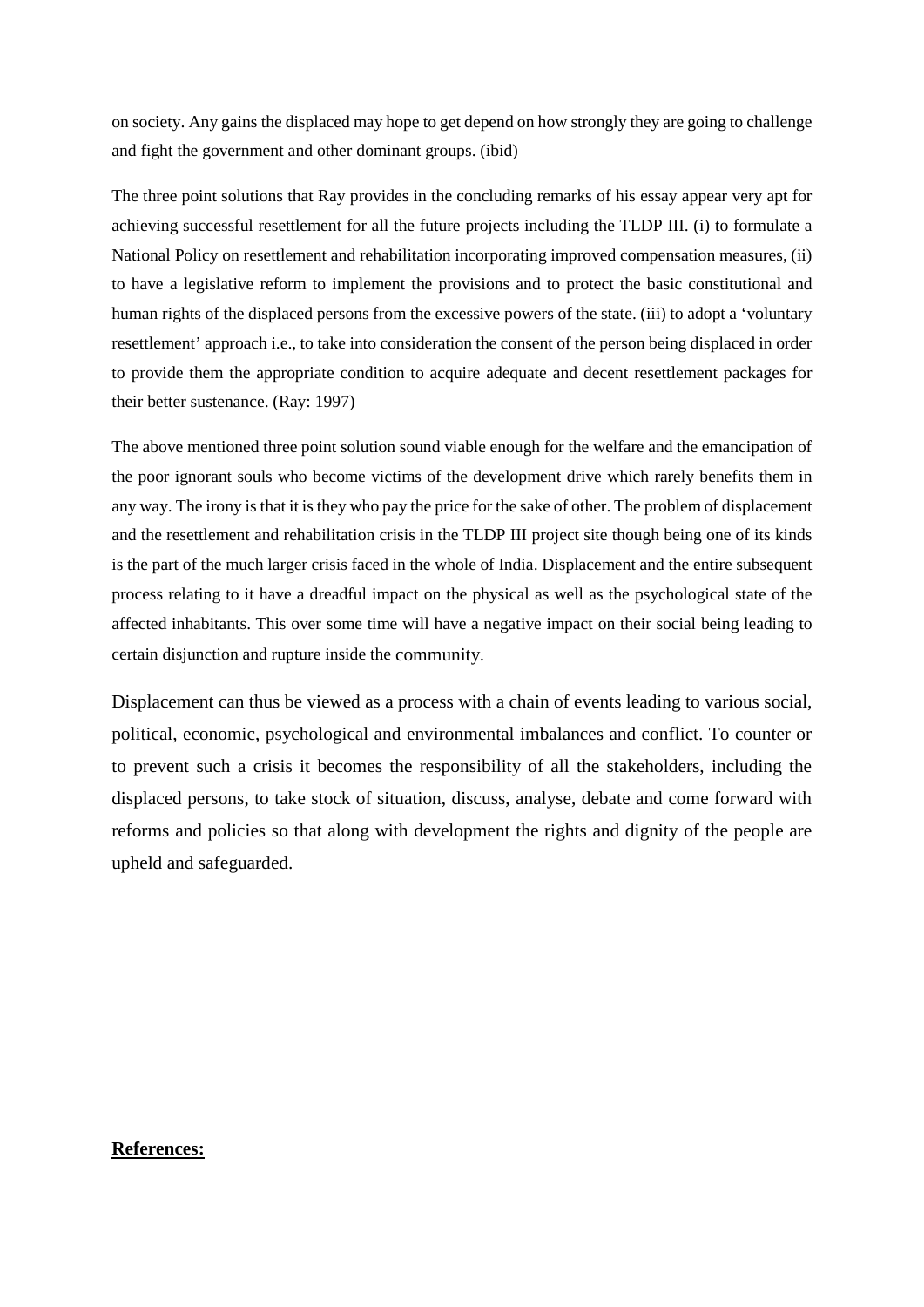- 1. Bhati, N. May 2013. NHPC Commissions 132 MW Teesta Low Dam Stage III power plant in West Bengal. Centre for Monitoring Indian Economy Pvt. Ltd. (CMIE). file:///F:/TLDP%20III/sr.php.htm. Accessed on 11/08/2013.
- 2. Chhetri, N. 2001. Living on the edge. The Statesman. Siliguri
- 3. Dhar, A. 2004. "NGOs protest Teesta low dam project". The Hindu. 9 June 2004. [\(http://www.hindu.com/2004/06/09/stories/2004060903211500.html.\) Accessed on](http://www.hindu.com/2004/06/09/stories/2004060903211500.html.)%20Accessed%20on%2012/08/2013)  [12/08/2013\)](http://www.hindu.com/2004/06/09/stories/2004060903211500.html.)%20Accessed%20on%2012/08/2013)
- 4. Dreze, J; Samson, M; Singh, S. 1997. The Dam and The Nation: Displacement and Resettlement in the Narmada Valley. Oxford University Press. Delhi.
- 5. Dubey, S. Sreedhar, R. Lahiri, S. 2005 (April) *For Whom the Teesta Flows? A Fact Finding Report on the Teesta Low Dam Project III.* Delhi: Delhi Forum. [\(www.kaburlu.com/images/misc/For\\_Whom\\_the\\_Teesta\\_Flows.doc\)](http://www.kaburlu.com/images/misc/For_Whom_the_Teesta_Flows.doc). Accessed on 11/08/2013.
- 6. Nandini, M. November 2006. Dam on Teesta spells doom. Down To Earth. [http://www.downtoearth.org.in/node/8713.](http://www.downtoearth.org.in/node/8713) Accessed on 10/08/2013.
- 7. *NHPC declares commercial operation of Units 2 & 3 of Teesta Low Dam - III HE Project.* Capital Market/ 14:28, Apr 01, 2013. IIFL Website. [http://www.indiainfoline.com/Markets/News/NHPC-declares-commercial](http://www.indiainfoline.com/Markets/News/NHPC-declares-commercial-operation-of-Units-2-and-3-of-Teesta-Low-Dam-III-HE-Project/4805470516)[operation-of-Units-2-and-3-of-Teesta-Low-Dam-III-HE-Project/4805470516.](http://www.indiainfoline.com/Markets/News/NHPC-declares-commercial-operation-of-Units-2-and-3-of-Teesta-Low-Dam-III-HE-Project/4805470516) Accessed on 10/08/2013.
- 8. *"NHPC inks pact on Teesta project.* TNN Sep 6, 2004, (articles.timesofindia.indiatimes.com). Accessed on 10/08/2013.
- 9. Official Website of Darjeeling District.<http://www.darjeeling.gov.in/> . Accessed on 12/08/2013.
- 10. Pradhan, U.M. The Dam and the Damned. Published for Mountain Forum Online Libraries.
- 11. Rai. A.K. June 2013. NDMA rig seeks to rein in earthquake risk. Kalimpong News. file:///F:/TLDP%20III/ndma-rig-seeks-to-rein-in-earthquake.html. Accessed on 10/08/2013.
- 12. Ravidas, R. 2011. *Darjeeling Hills. Rafters stare at job loss – Teesta rapids to drawn in dams.* November 21, 2011. [\(http://thehimalayanbeacon.com/darjeeling-hills-rafters](http://thehimalayanbeacon.com/darjeeling-hills-rafters-stare-job-loss-teesta-rapids-drown-dams/#more-84854)[stare-job-loss-teesta-rapids-drown-dams/#more-84854.](http://thehimalayanbeacon.com/darjeeling-hills-rafters-stare-job-loss-teesta-rapids-drown-dams/#more-84854)) Accessed on 10/08/2013.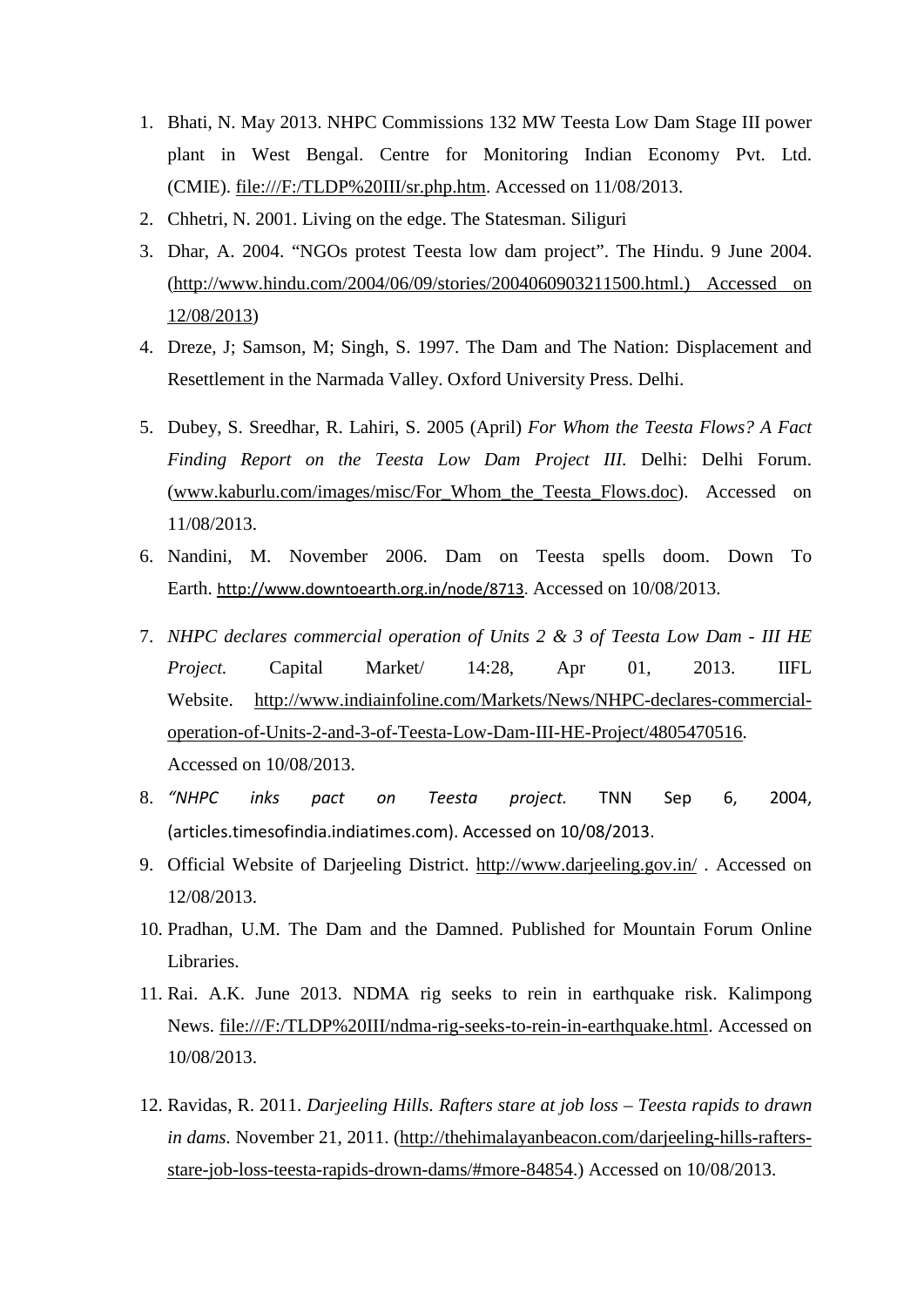# 13. Wikipedia:

- Darjeeling District: [http://en.wikipedia.org/wiki/Darjeeling\\_district.](http://en.wikipedia.org/wiki/Darjeeling_district) Accessed on 10/08/2013.
- Teesta River: [http://en.wikipedia.org/wiki/Teesta\\_River.](http://en.wikipedia.org/wiki/Teesta_River) Accessed on 10/08/2013.

**Operational and Proposed Dams on the River Teesta.**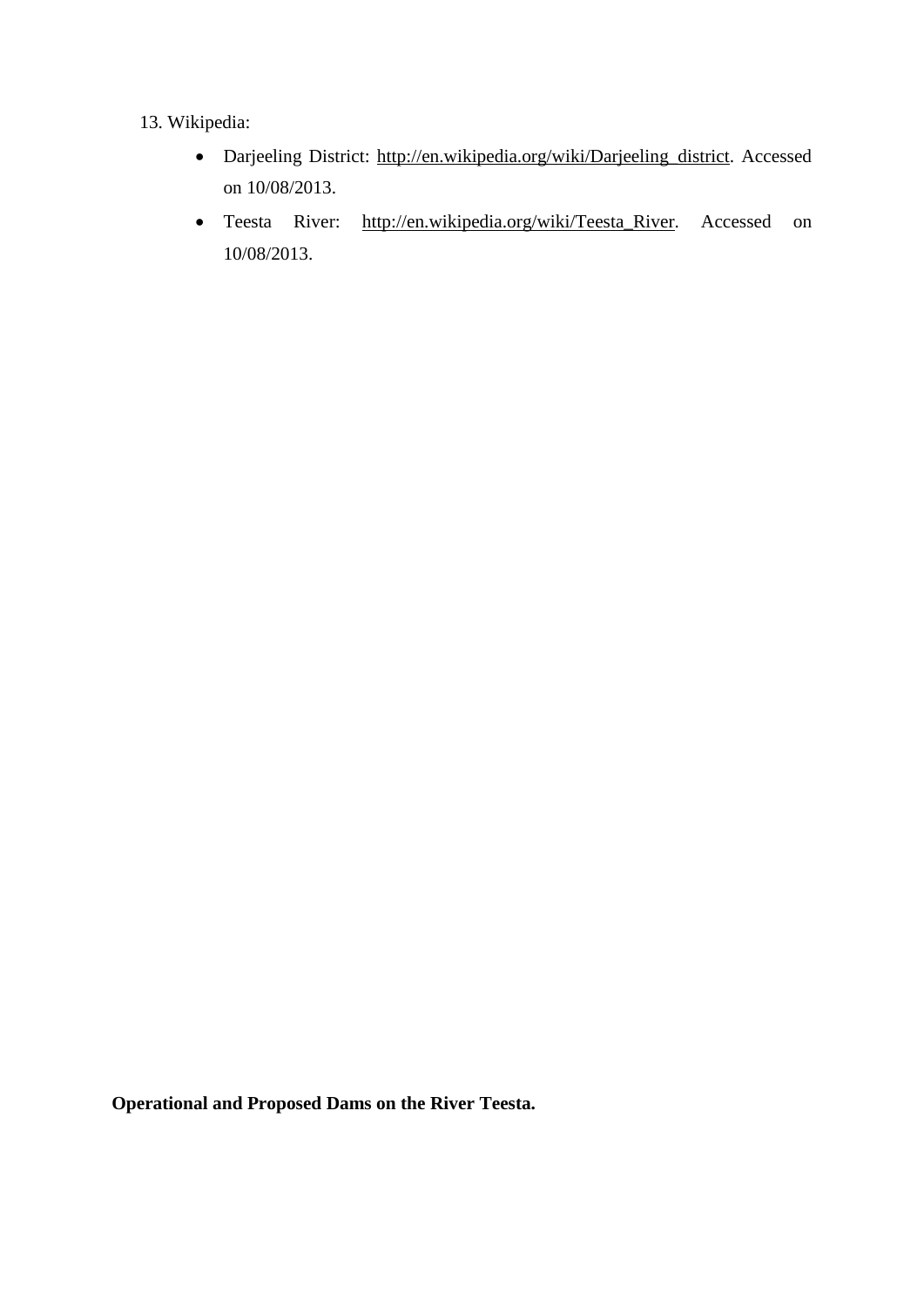

**Teesta Low Dam Project Stage III.**